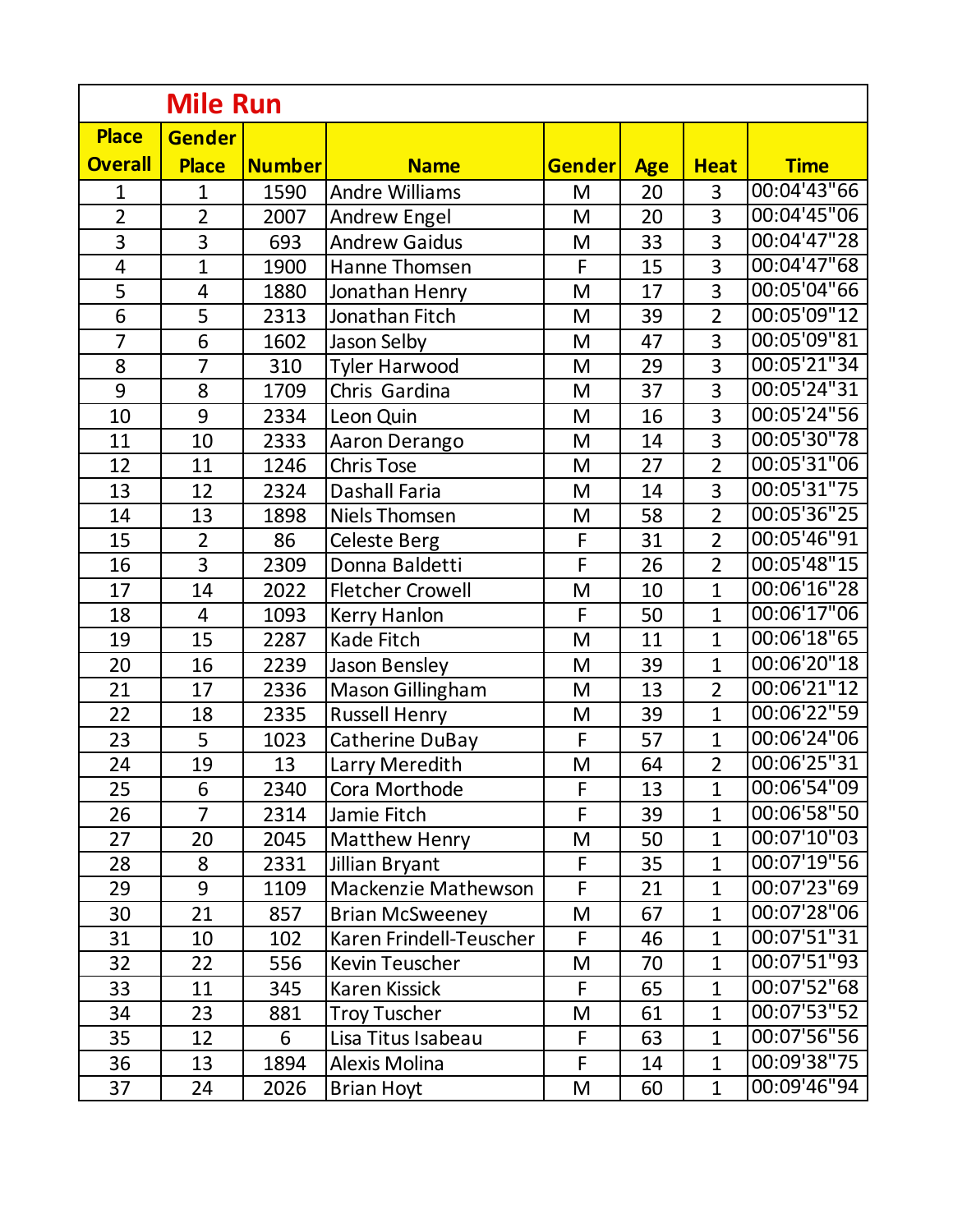|                         | 100 meters     |               |                          |               |            |                         |             |  |
|-------------------------|----------------|---------------|--------------------------|---------------|------------|-------------------------|-------------|--|
| <b>Place</b>            | <b>Gender</b>  |               |                          |               |            |                         |             |  |
| <b>Overall</b>          | <b>Place</b>   | <b>Number</b> | <b>Name</b>              | <b>Gender</b> | <b>Age</b> | <b>Heat</b>             | <b>Time</b> |  |
| $\mathbf{1}$            | $\mathbf{1}$   | 2308          | <b>Jake Sievers</b>      | M             | 20         | 6                       | 00:11.64    |  |
| $\overline{2}$          | $\overline{2}$ | 2304          | Jake Maltby              | M             | 19         | 6                       | 00:11.78    |  |
| $\overline{3}$          | 3              | 2318          | <b>Elliott Phengsy</b>   | M             | 16         | 6                       | 00:12.83    |  |
| $\overline{\mathbf{4}}$ | $\overline{4}$ | 2328          | <b>Ted Lesher</b>        | M             | 34         | 6                       | 00:12.93    |  |
| 5                       | 5              | 2338          | Preston Woolman          | M             | 14         | 6                       | 00:13.00    |  |
| 6                       | 6              | 555           | <b>Antonio Gonsalves</b> | M             | 15         | 6                       | 00:13.17    |  |
| $\overline{7}$          | $\mathbf{1}$   | 2307          | <b>Reese Searcy</b>      | F             | 18         | 6                       | 00:13.63    |  |
| 8                       | $\overline{2}$ | 2071          | Hannah Maida             | $\mathsf F$   | 14         | 4                       | 00:13.76    |  |
| 9                       | 3              | 2093          | <b>Hunter Maida</b>      | F             | 12         | 4                       | 00:13.80    |  |
| 10                      | $\overline{4}$ | 2303          | <b>Tully Leonard</b>     | F             | 19         | 6                       | 00:13.93    |  |
| 11                      | $\overline{7}$ | 1465          | Kevin O'Connor           | M             | 53         | 4                       | 00:14.06    |  |
| 12                      | 5              | 2153          | Siena Mallon             | F             | 11         | $\overline{2}$          | 00:14.37    |  |
| 13                      | 6              | 2294          | Elle Dada                | F             | 14         | $\overline{4}$          | 00:14.56    |  |
| 14                      | $\overline{7}$ | 2152          | <b>Ashlin Mallon</b>     | F             | 13         | 3                       | 00:14.65    |  |
| 15                      | 8              | 2300          | David Komar              | M             | 41         | 4                       | 00:14.70    |  |
| 16                      | 9              | 2297          | Clay Hegarty             | M             | 10         | $\overline{2}$          | 00:14.97    |  |
| 17                      | 8              | 2301          | Eva Komar                | F             | 10         | $\overline{3}$          | 00:15.10    |  |
| 18                      | 10             | 2317          | David Dailor             | M             | 63         | 5                       | 00:15.11    |  |
| 19                      | 11             | 2298          | <b>Bryan Henry</b>       | M             | 72         | 5                       | 00:15.18    |  |
| 20                      | 9              | 2282          | Jamaica Mayhew           | F             | 12         | 3                       | 00:15.37    |  |
| 21                      | 12             | 2281          | Liam Petrik              | M             | 11         | 3                       | 00:15.50    |  |
| 22                      | 13             | 2022          | <b>Fletcher Crowell</b>  | M             | 10         | $\overline{2}$          | 00:15.61    |  |
| 23                      | 10             | 2293          | Ava Dada                 | F             | 12         | $\overline{\mathbf{4}}$ | 00:15.77    |  |
| 24                      | 11             | 2302          | Zara Lee                 | F             | 11         | 3                       | 00:16.04    |  |
| 25                      | 12             | 1093          | Kerry Hanlon             | F             | 50         | 5                       | 00:16.15    |  |
| 26                      | 13             | 2311          | Samantha Hansen          | F             | 35         | 4                       | 00:16.43    |  |
| 27                      | 14             | 2044          | Mikayla Henry            | F             | 11         | $\overline{2}$          | 00:16.81    |  |
| 28                      | 14             | 2341          | Robert Murray            | M             | 66         | 5                       | 00:17.11    |  |
| 29                      | 15             | 2285          | Judah Jackson            | M             | 9          | $\mathbf{1}$            | 00:17.27    |  |
| 30                      | 15             | 2296          | Vivienne Finn            | F             | 12         | 3                       | 00:17.57    |  |
| 31                      | 16             | 2330          | <b>Olive McGuire</b>     | F             | 9          | $\mathbf{1}$            | 00:17.67    |  |
| 32                      | 17             | 779           | Shelly Howe              | F             | 45         | 4                       | 00:17.84    |  |
| 33                      | 16             | 2315          | Sawyer Fitch             | M             | 9          | $\mathbf{1}$            | 00:17.94    |  |
| 34                      | 18             | 2327          | Iabella Chandler         | $\mathsf F$   | 10         | $\overline{2}$          | 00:18.11    |  |
| 35                      | 17             | 2280          | Jonathan Nagtalon        | M             | 8          | $\mathbf{1}$            | 00:18.27    |  |
| 36                      | 18             | 2337          | Tommy Jr Harris          | M             | 8          | $\mathbf{1}$            | 00:18.30    |  |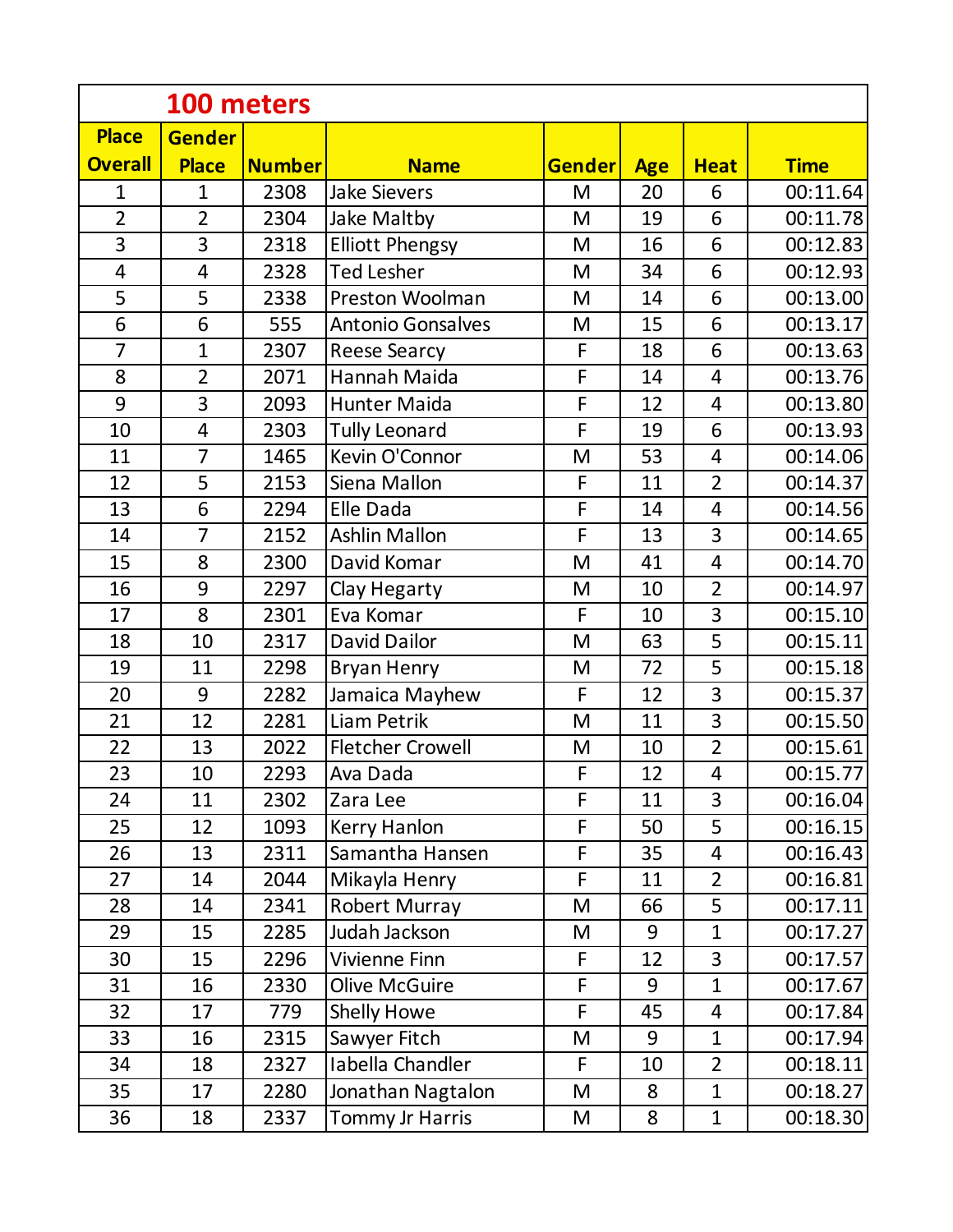| 37 | 19 | 1671 | Camryn Butts  |   | 10 | 00:18.84 |
|----|----|------|---------------|---|----|----------|
| 38 | 19 | 710  | J.R. Mintz    | M | 55 | 00:19.58 |
| 39 | 20 | 2326 | Anna Chandler |   | О  | 00:19.77 |
| 40 | 21 | 2343 | Kamya Patu    |   | 8  | 00:19.84 |
| 41 | 22 | 2139 | Jolie Butts   |   |    | 00:21.04 |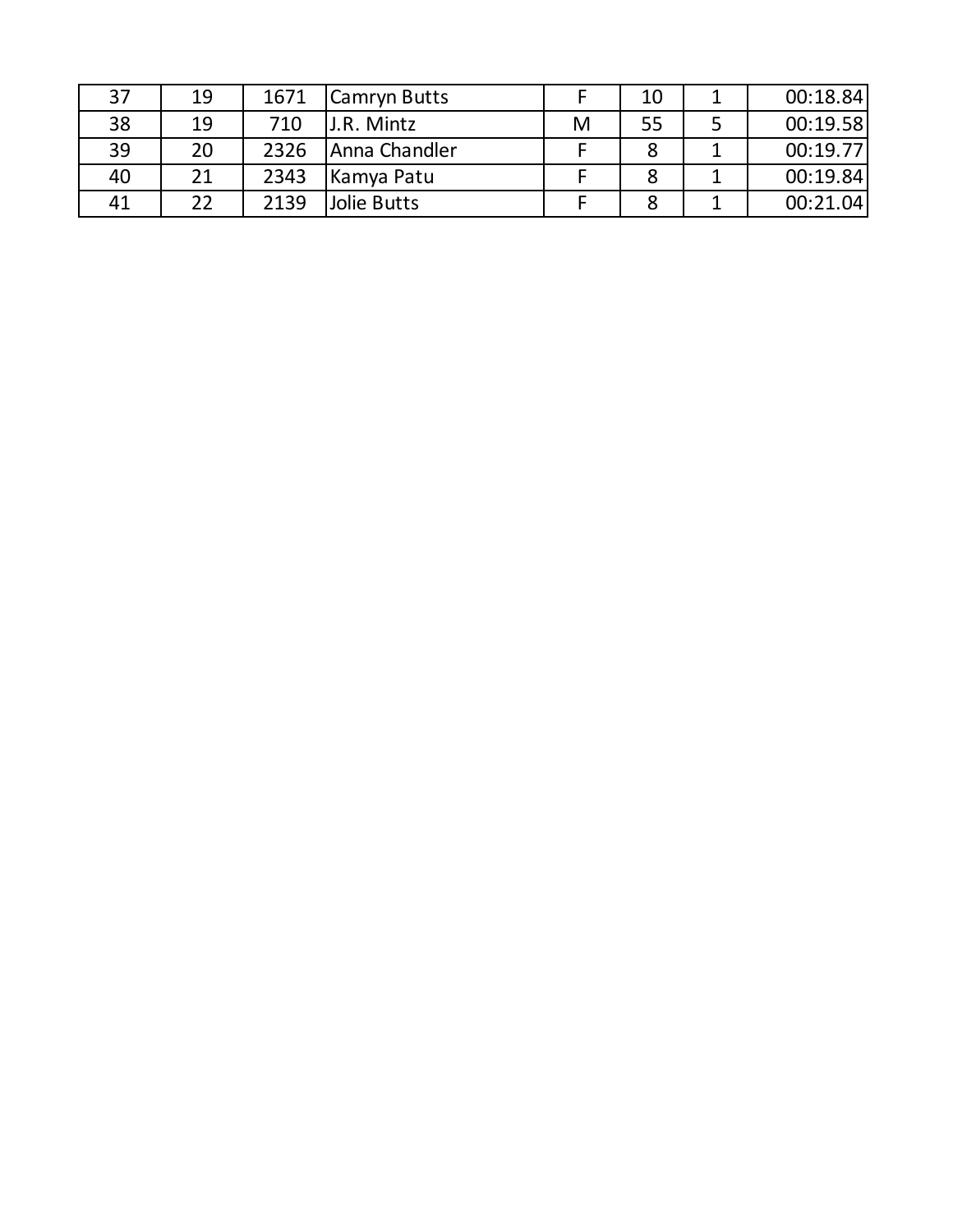| 800 meters     |                |                |                          |               |            |                |             |
|----------------|----------------|----------------|--------------------------|---------------|------------|----------------|-------------|
| <b>Place</b>   | <b>Gender</b>  |                |                          |               |            |                |             |
| <b>Overall</b> | <b>Place</b>   | Number         | <b>Name</b>              | <b>Gender</b> | <b>Age</b> | <b>Heat</b>    | <b>Time</b> |
| 1              | $\mathbf{1}$   | 2313           | Jonathan Fitch           | M             | 39         | $\overline{2}$ | 00:02'20"22 |
| $\overline{2}$ | $\overline{2}$ | 502            | <b>William Tran</b>      | M             | 26         | $\overline{2}$ | 00:02'22"81 |
| 3              | 3              | 310            | <b>Tyler Harwood</b>     | M             | 29         | $\overline{2}$ | 00:02'26"09 |
| $\overline{4}$ | $\overline{4}$ | 2323           | <b>Christian Magnell</b> | M             | 32         | $\overline{2}$ | 00:02'27"62 |
| 5              | 1              | 2305           | <b>Madison Monroe</b>    | F             | 18         | $\overline{2}$ | 00:02'27"68 |
| 6              | 5              | 2300           | David Komar              | M             | 41         | $\overline{2}$ | 00:02'34"75 |
| 7              | 6              | 1436           | Caleb Jr. Skandera       | M             | 9          | $\overline{2}$ | 00:02'38"28 |
| 8              | 7              | 2335           | <b>Russell Henry</b>     | M             | 39         | $\mathbf{1}$   | 00:02'46"91 |
| 9              | 8              | 1051           | Lon Wiley                | M             | 73         | $\overline{2}$ | 00:02'58"81 |
| 10             | 9              | 2022           | <b>Fletcher Crowell</b>  | M             | 10         | $\mathbf{1}$   | 00:03'03"81 |
| 11             | $\overline{2}$ | 2301           | Eva Komar                | F             | 10         | $\mathbf{1}$   | 00:03'04"75 |
| 12             | 3              | 2340           | Cora Morthode            | F             | 13         | $\mathbf{1}$   | 00:03'08"88 |
| 13             | 10             | $\overline{4}$ | John Harmon              | M             | 66         | $\mathbf{1}$   | 00:03'10"66 |
| 14             | 11             | 2281           | Liam Petrik              | M             | 11         | $\mathbf{1}$   | 00:03'19"78 |
| 15             | 4              | 2331           | Jillian Bryant           | F             | 35         | $\mathbf{1}$   | 00:03'23"25 |
| 16             | 5              | 779            | Shelly Howe              | F             | 45         | $\mathbf{1}$   | 00:03'32"78 |
| 17             | 12             | 95             | <b>Bob Holland</b>       | M             | 78         | $\mathbf{1}$   | 00:03'36"91 |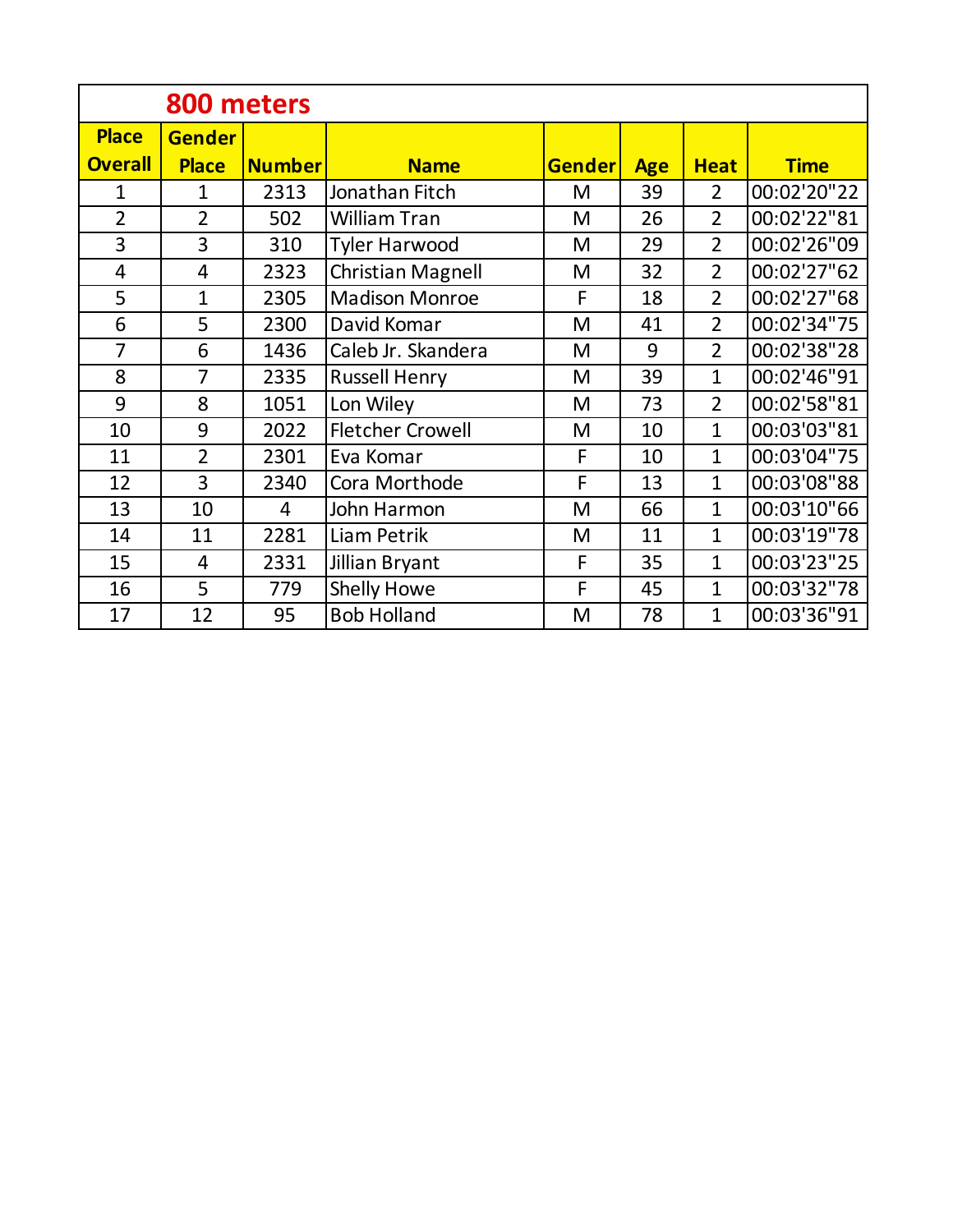|                         | 200 meters     |               |                          |               |            |                |             |  |
|-------------------------|----------------|---------------|--------------------------|---------------|------------|----------------|-------------|--|
| <b>Place</b>            | <b>Gender</b>  |               |                          |               |            |                |             |  |
| <b>Overall</b>          | <b>Place</b>   | <b>Number</b> | <b>Name</b>              | <b>Gender</b> | <b>Age</b> | <b>Heat</b>    | <b>Time</b> |  |
| $\mathbf{1}$            | $\mathbf{1}$   | 2304          | Jake Maltby              | M             | 19         | 5              | 23.56       |  |
| $\overline{2}$          | $\overline{2}$ | 2308          | <b>Jake Sievers</b>      | M             | 20         | 5              | 23.58       |  |
| 3                       | 3              | 2338          | Preston Woolman          | M             | 14         | 5              | 26.02       |  |
| $\overline{\mathbf{4}}$ | $\overline{4}$ | 555           | <b>Antonio Gonsalves</b> | M             | 15         | 5              | 26.66       |  |
| 5                       | $\mathbf{1}$   | 2307          | <b>Reese Searcy</b>      | F             | 18         | 5              | 27.02       |  |
| 6                       | 5              | 2318          | <b>Elliott Phengsy</b>   | M             | 16         | 5              | 27.12       |  |
| $\overline{7}$          | $\overline{2}$ | 2152          | Ashlin Mallon            | F             | 13         | 3              | 27.96       |  |
| 8                       | 3              | 2303          | <b>Tully Leonard</b>     | F             | 19         | 5              | 28.32       |  |
| 9                       | 6              | 1465          | Kevin O'Connor           | M             | 53         | 5              | 29.49       |  |
| 10                      | $\overline{4}$ | 2153          | Siena Mallon             | F             | 11         | 3              | 29.93       |  |
| 11                      | $\overline{7}$ | 1447          | Larry Barnum             | M             | 78         | $\overline{4}$ | 30.35       |  |
| 12                      | 8              | 2297          | Clay Hegarty             | M             | 10         | $\overline{2}$ | 32.41       |  |
| 13                      | 9              | 2298          | Bryan Henry              | M             | 72         | $\overline{4}$ | 32.65       |  |
| 14                      | 10             | 1436          | Caleb Jr. Skandera       | M             | 9          | $\overline{2}$ | 33.17       |  |
| 15                      | 11             | 2022          | <b>Fletcher Crowell</b>  | M             | 10         | $\overline{2}$ | 33.24       |  |
| 16                      | 12             | 2287          | Kade Fitch               | M             | 11         | 3              | 33.57       |  |
| 17                      | 5              | 2302          | Zara Lee                 | F             | 11         | 3              | 33.77       |  |
| 18                      | 6              | 1093          | Kerry Hanlon             | F             | 50         | $\overline{4}$ | 34.09       |  |
| 19                      | 13             | 2281          | Liam Petrik              | M             | 11         | $\overline{2}$ | 35.11       |  |
| 20                      | 14             | 2315          | Sawyer Fitch             | M             | 9          | $\mathbf{1}$   | 37.16       |  |
| 21                      | $\overline{7}$ | 2330          | <b>Olive McGuire</b>     | F             | 9          | $\mathbf{1}$   | 37.73       |  |
| 22                      | 8              | 1671          | Camryn Butts             | F             | 10         | $\overline{2}$ | 38.58       |  |
| 23                      | 9              | 2343          | Kamya Patu               | F             | 8          | $\overline{1}$ | 39.83       |  |
| 24                      | 10             | 2282          | Jamaica Mayhew           | F             | 12         | 3              | 40.31       |  |
| 25                      | 11             | 2327          | Iabella Chandler         | F             | 10         | $\overline{2}$ | 40.62       |  |
| 26                      | 15             | 2337          | Tommy Jr Harris          | M             | 8          | $\mathbf{1}$   | 40.80       |  |
| 27                      | 16             | 710           | J.R. Mintz               | M             | 55         | 4              | 41.17       |  |
| 28                      | 17             | 2280          | Jonathan Nagtalon        | M             | 8          | $\mathbf{1}$   | 43.10       |  |
| 29                      | 12             | 2326          | Anna Chandler            | F             | 8          | $\mathbf{1}$   | 44.51       |  |
| 30                      | 13             | 2139          | <b>Jolie Butts</b>       | F             | 8          | $\mathbf{1}$   | 45.27       |  |
| 31                      | 14             | 6             | Lisa Titus Isabeau       | F             | 63         | 4              | 46.11       |  |
| 32                      | 18             | 2285          | Judah Jackson            | M             | 9          | $\mathbf{1}$   | 46.78       |  |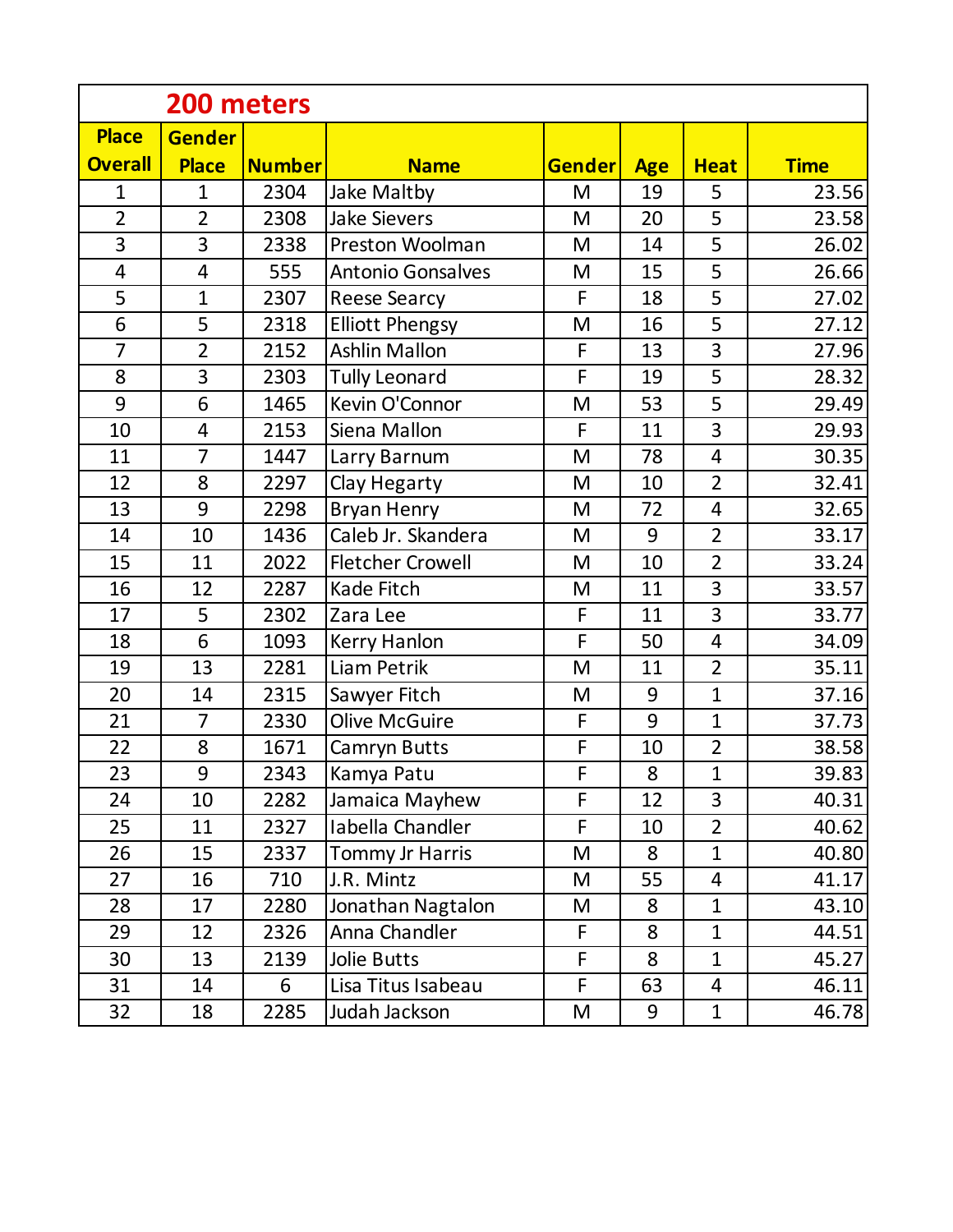| 400 meters     |                |               |                         |               |                |                |             |  |
|----------------|----------------|---------------|-------------------------|---------------|----------------|----------------|-------------|--|
| <b>Place</b>   | <b>Gender</b>  |               |                         |               |                |                |             |  |
| <b>Overall</b> | <b>Place</b>   | <b>Number</b> | <b>Name</b>             | <b>Gender</b> | <b>Age</b>     | <b>Heat</b>    | <b>Time</b> |  |
| 1              | $\mathbf{1}$   | 2339          | Fabian PeraltaFernandez | M             | 17             | 3              | 00:52.9     |  |
| $\overline{2}$ | $\overline{2}$ | 693           | <b>Andrew Gaidus</b>    | M             | 33             | 3              | 00:56.9     |  |
| 3              | 3              | 2007          | <b>Andrew Engel</b>     | M             | 20             | 3              | 00:58.5     |  |
| 4              | 4              | 2328          | <b>Ted Lesher</b>       | M             | 34             | 3              | 01:01.9     |  |
| 5              | 5              | 2324          | Dashall Faria           | M             | 14             | $\overline{2}$ | 01:04.7     |  |
| 6              | $\overline{1}$ | 86            | Celeste Berg            | F             | 31             | $\overline{2}$ | 01:10.6     |  |
| $\overline{7}$ | $\overline{2}$ | 1093          | Kerry Hanlon            | F             | 50             | $\overline{2}$ | 01:15.0     |  |
| 8              | 6              | 1436          | Caleb Jr. Skandera      | M             | 9              | $\mathbf{1}$   | 01:17.4     |  |
| 9              | $\overline{7}$ | 2022          | <b>Fletcher Crowell</b> | M             | 10             | $\mathbf{1}$   | 01:21.6     |  |
| 10             | 8              | 2287          | Kade Fitch              | M             | 11             | $\mathbf{1}$   | 01:22.4     |  |
| 11             | 3              | 2314          | Jamie Fitch             | F             | 39             | $\overline{2}$ | 01:22.5     |  |
| 12             | 9              | 710           | J.R. Mintz              | M             | 55             | $\overline{2}$ | 01:30.2     |  |
| 13             | 10             | 95            | <b>Bob Holland</b>      | M             | 78             | $\overline{2}$ | 01:34.2     |  |
| 14             | 11             | 2310          | Kairori Hansen          | M             | 9              | $\overline{1}$ | 01:34.6     |  |
| 15             | $\overline{4}$ | 2326          | Anna Chandler           | F             | 8              | $\mathbf{1}$   | 01:38.8     |  |
| 16             | 5              | 2343          | Kamya Patu              | F             | 8              | $\mathbf{1}$   | 01:43.3     |  |
| 17             | 12             | 1864          | Jacob Skandera          | M             | $\overline{7}$ | $\mathbf{1}$   | 01:47.1     |  |
| 18             | 13             | 2285          | Judah Jackson           | M             | 9              | $\overline{1}$ | 01:57.3     |  |
| 19             | 6              | 2161          | Danneca Joy Skandera    | F             | 5              | $\mathbf{1}$   | 01:58.7     |  |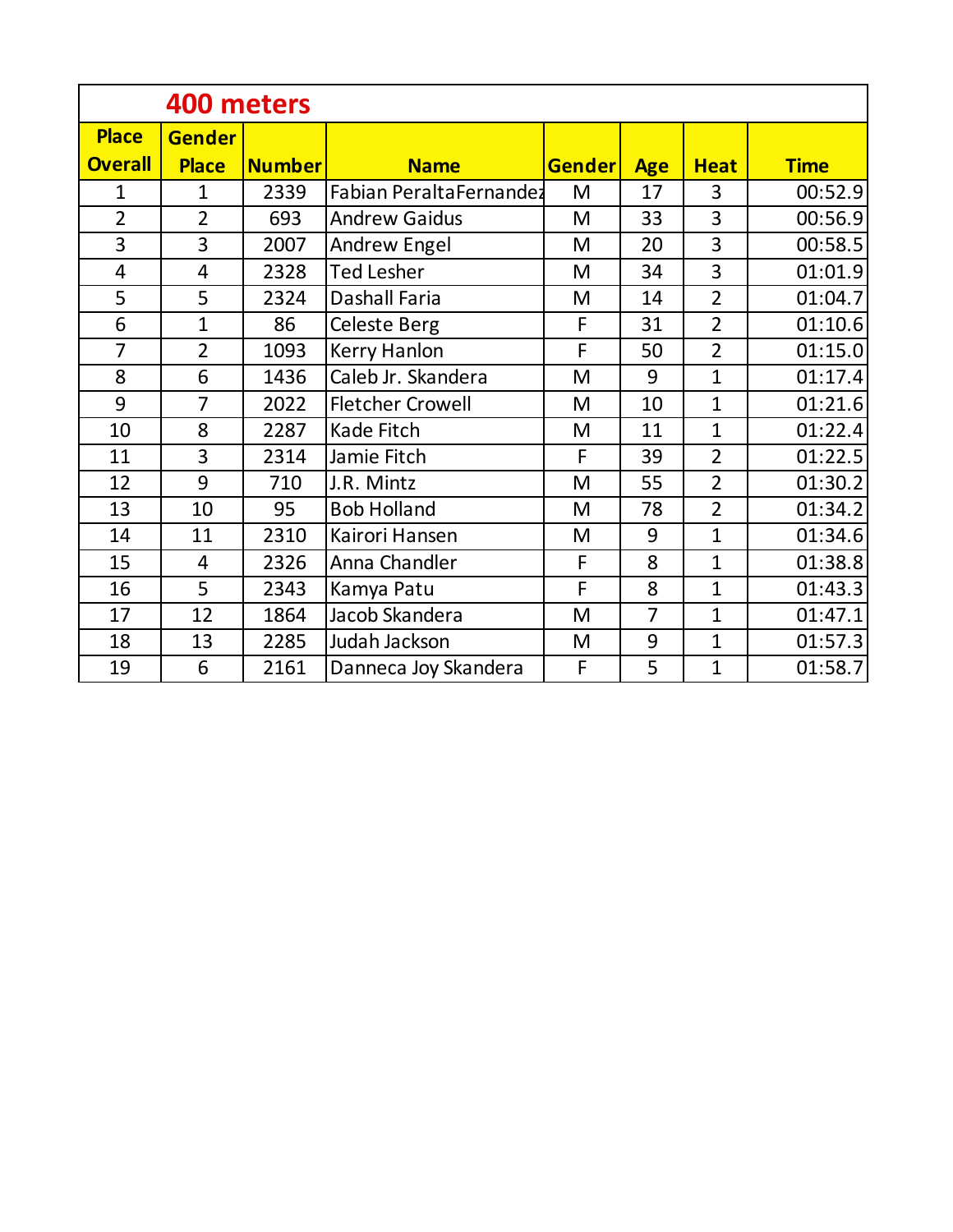|                                | 3000 meters                   |               |                            |               |            |                |             |  |  |
|--------------------------------|-------------------------------|---------------|----------------------------|---------------|------------|----------------|-------------|--|--|
| <b>Place</b><br><b>Overall</b> | <b>Gender</b><br><b>Place</b> | <b>Number</b> | <b>Name</b>                | <b>Gender</b> | <b>Age</b> | <b>Heat</b>    | <b>Time</b> |  |  |
| 1                              | 1                             | 1590          | <b>Andre Williams</b>      | M             | 20         | 1              | 09:41.2     |  |  |
| $\overline{2}$                 | $\mathbf{1}$                  | 1900          | Hanne Thomsen              | F             | 15         | 1              | 09:48.0     |  |  |
| 3                              | $\overline{2}$                | 1246          | <b>Chris Tose</b>          | M             | 27         | 1              | 09:59.8     |  |  |
| 4                              | 3                             | 310           | <b>Tyler Harwood</b>       | M             | 29         | 1              | 10:57.8     |  |  |
| 5                              | 4                             | 2334          | Leon Quin                  | M             | 16         | $\overline{1}$ | 11:05.1     |  |  |
| 6                              | 5                             | 1898          | <b>Niels Thomsen</b>       | M             | 58         | $\overline{1}$ | 11:12.4     |  |  |
| 7                              | $\overline{2}$                | 2309          | Donna Baldetti             | F             | 26         | $\overline{1}$ | 11:53.0     |  |  |
| 8                              | 6                             | 502           | William Tran               | M             | 26         | $\overline{1}$ | 12:20.4     |  |  |
| 9                              | 3                             | 1023          | Catherine DuBay            | F             | 57         | $\overline{1}$ | 12:32.5     |  |  |
| 10                             | 7                             | 881           | <b>Troy Tuscher</b>        | M             | 61         | $\overline{1}$ | 12:39.6     |  |  |
| 11                             | 8                             | 1051          | Lon Wiley                  | M             | 73         | 1              | 13:19.5     |  |  |
| 12                             | 4                             | 1093          | Kerry Hanlon               | F             | 50         | $\overline{1}$ | 13:58.7     |  |  |
| 13                             | 9                             | 4             | John Harmon                | M             | 66         | $\overline{1}$ | 14:03.5     |  |  |
| 14                             | 5                             | 1109          | <b>Mackenzie Mathewson</b> | F             | 21         | $\overline{1}$ | 14:20.1     |  |  |
| 15                             | 6                             | 6             | Lisa Titus Isabeau         | F             | 63         | 1              | 15:52.5     |  |  |